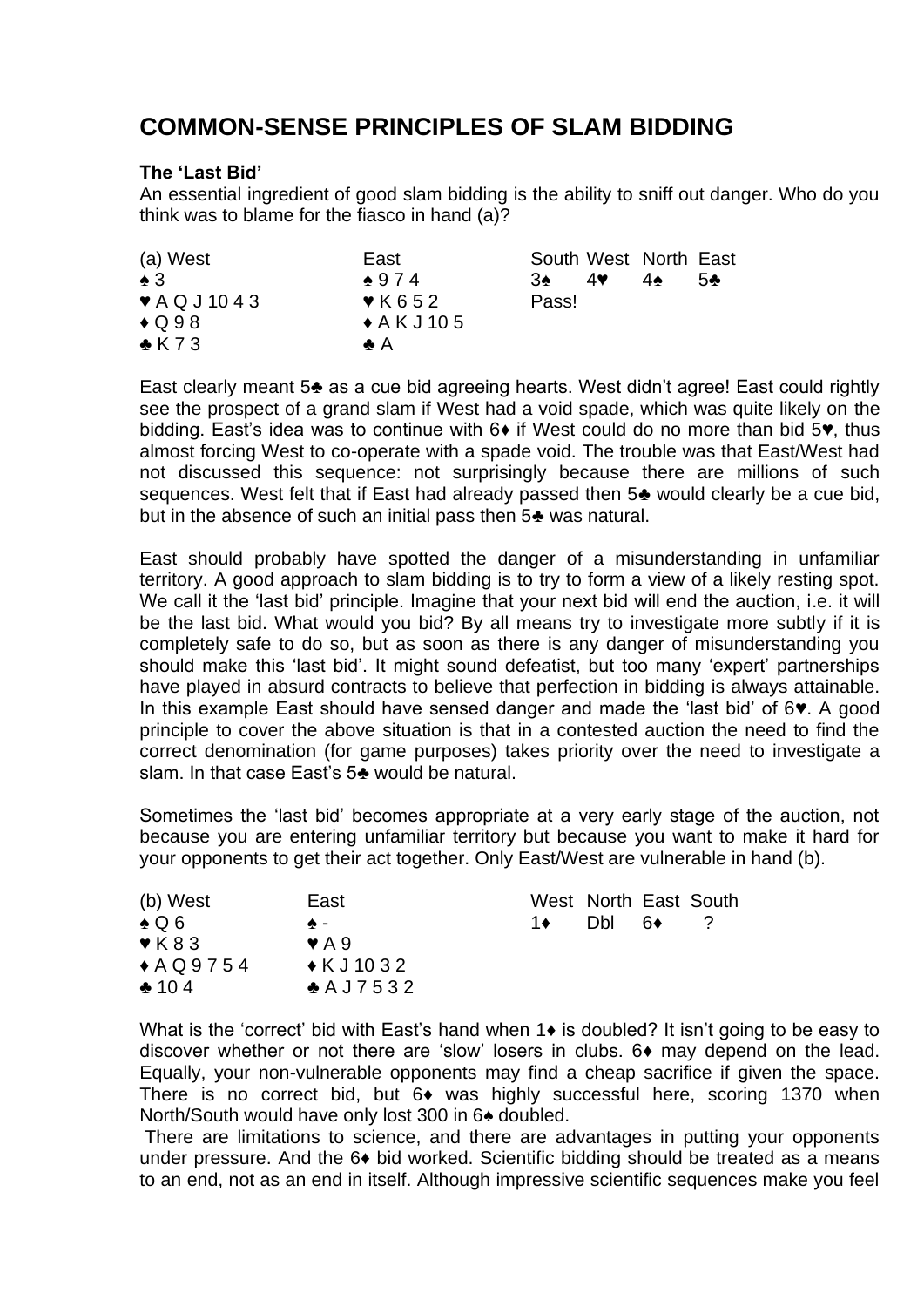good, you end up regretting all the bids you make in the auction except the last one because they tell opponents how to defend.

## **Taking the Bidding above Game Level**

Be prepared to advance beyond game in the quest for a slam if you judge that the chances of making a slam are substantially better than the risks of going off at the five level. Consider the following North hands after the sequence below.

| (c) $\triangle Q$ J 7       | $(d) \triangleleft Q J$ 7 | South West North |     |  |
|-----------------------------|---------------------------|------------------|-----|--|
| $\blacktriangledown$ AQ J 3 | $\blacktriangledown$ AQJ3 | 1♥ 1             | -3▲ |  |
| $\bullet$ 2                 | $\bullet$ 7               |                  |     |  |
| $*98732$                    | $\triangle$ KQJ87         |                  |     |  |

North would have bid 4♥, under pressure, with (c) so North felt obliged to do more with (d) and bid 5♥. West cashed the ♠A, gave East a spade ruff and East cashed the ♣A to beat 5♥. A freely-bid five-of-a-major going one off is a demoralising result. 4♥ from North would have been sufficient with (d). The five level was not safe, especially in view of the expected bad breaks after an opponent's pre-empt.

#### **Bidding Small Slams**

In theory you should aim to bid a small slam if it has greater than a 50% chance of working, or avoid it if it has a less than 50% chance. The theory that a 50% chance of success is the criterion for bidding a small slam also assumes that your opponents will be in a sensible game or slam. There is nothing more frustrating than to go off in a borderline slam, only to find that your opponents have had a misunderstanding and languished in a part-score. Playing against strong opponents the 50% 'rule' is as good a guideline as you will get. Perhaps playing against a weak team you should look for odds of slightly greater than 50%.

#### **An Ace is Missing**

Should you bid a slam if an ace is missing? We are not talking about the beginner who takes the initiative with Blackwood at the first opportunity, finds an ace is missing, takes fright and signs off at the five level only to find that the partnership has a combined 36 high card points and a surplus of tricks. How should East continue in hand (e)?

| (e) West                  | East                        | West | East         |
|---------------------------|-----------------------------|------|--------------|
| $*$ A Q 10 7 6 2          | $\triangle$ 85              | 1♠   | 2♦           |
| $\blacktriangledown$ KQ J | $\blacktriangleright$ A 4 3 | 3♠   | $4\clubsuit$ |
| $\bullet$ 97              | $\triangle K$ Q643          | 4♠   | 2            |
| $\bullet$ K 6             | $\triangle$ A J 4           |      |              |

East's 4♣ is a cue bid agreeing spades as trumps and showing interest in a slam. West's 4♠ denies an ace. Should West continue?

 In real life East made another try with 5♥ (showing the ♥A). The partnership played in 5♠ but North had ♠K 9 4 3, allowing the defenders to take two trump tricks and the ♦A.

 Here East should have passed 4♠. Once the ♦A was missing everything else would have to work. The trumps would have to be solid. Maybe it would be necessary to drive out the ♦A and set up diamond winners to discard losers in the other side suits, but an inconvenient opening lead would expose a quick loser or inconveniently remove a vital entry from dummy.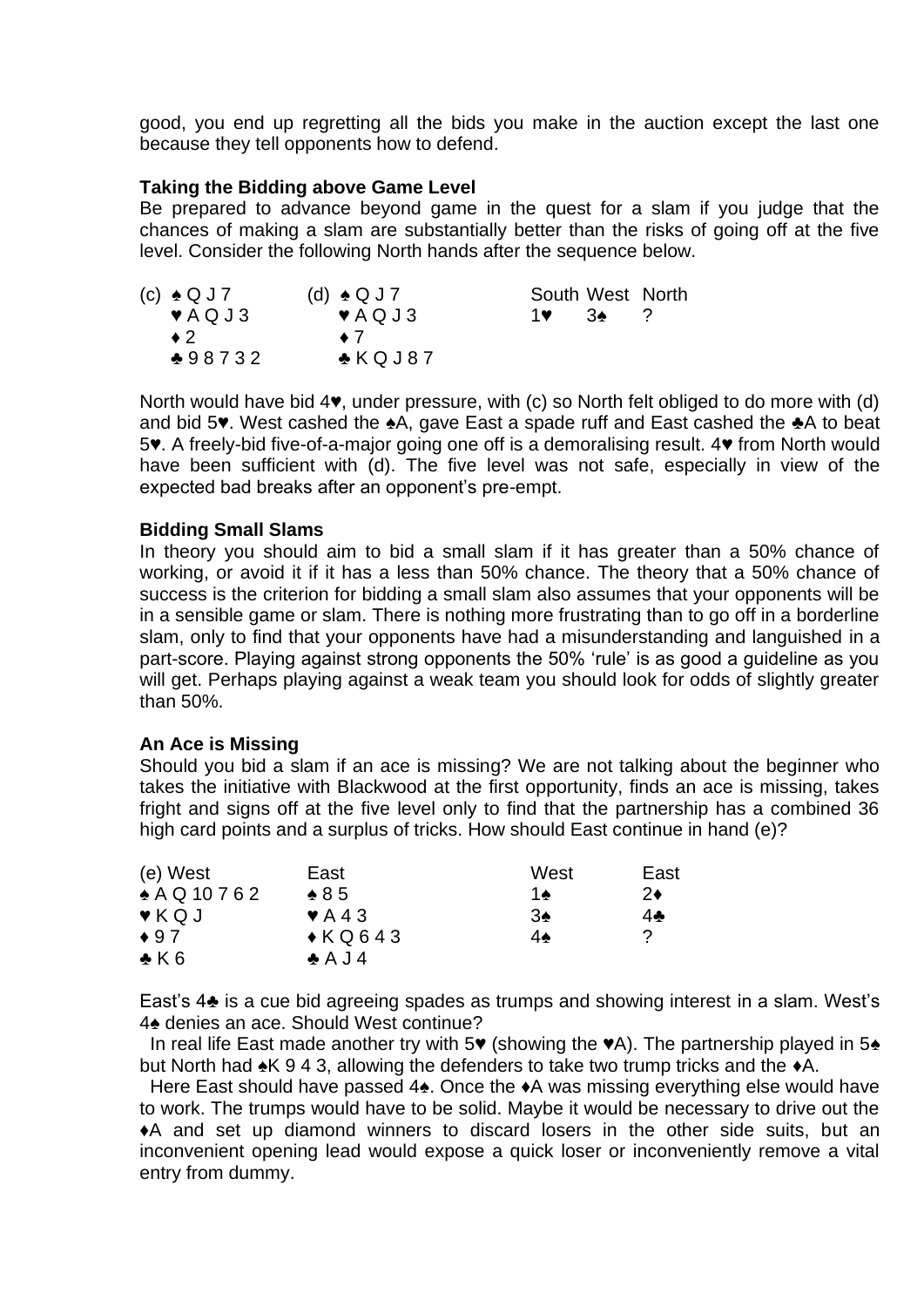The point is that East has only a marginal slam try. If all the aces had been present it could have depended on, perhaps one of two finesses and avoiding a bad trump break: reasonable odds. Once an ace is missing if anything else at all goes wrong the slam is doomed. When considering slams aces are greatly undervalued in the point count. In this case the ♦A would have been doubly important because it would have helped declarer set up quick length winners in diamonds.

## **Bidding Grand Slams**

At teams you stand to lose more by bidding a failing grand slam than by missing a good grand slam.

Hand (f) appeared in a county teams match. The grand slam had no play.

| (f) West                  | East              | West | East |
|---------------------------|-------------------|------|------|
| $*$ A J 75                | $\triangle$ KQ862 | 1♥   | 1♠   |
| $\blacktriangledown$ A987 | $V$ KQJ           | 3♠   | 4♣   |
| $\triangle$ A K           | $\div$ 52         | 4♦   | 4NT  |
| $*743$                    | $\triangle$ A 52  | 5♠   | 5NT  |
|                           |                   | 6♦   | 7♠   |

When East heard West raise 1♠ to 3♠ East had a 'last-bid' of 6♠ in mind. 4♣ was a cue bid, showing the ♣A or club void, similarly 4♦ showed the ♦A or diamond void. 4NT was Blackwood and 5♠ showed three aces. 5NT asked for kings and 6♦ showed one king. East now suffered from a surfeit of imagination. East realised that West need have no further high card for the 3♠ raise, but if West had five hearts then East could see 13 tricks.

Of course, there was no reason to expect West to have five hearts. What was even more demoralising was that when East/West came to compare scores with their team-mates they found that their opponents had settled in 4♠. They had lost 13 IMPs rather than gained 13 IMPs. Note that if the grand slam had succeeded they would have gained 16 IMPs rather than 13. In pursuit of the extra 3 IMPs they had lost 26 IMPs. The reaction was fascinating: 'How pathetic for them to only bid 4♠ with only 12 top tricks'. This is true in as far as it goes, but in the real world opponents often miss slams with only 31 high card points. This hand illustrates very well why a grand slam should not be bid on the basis of: 'If partner has …'

It is almost worth going so far as saying that to bid a grand slam you should be able to count thirteen tricks, but qualify this by saying that if you know that a grand slam is at worst on a finesse but in all probability is a great deal better then you should risk it. North has hand (g) and South opens 3♥, non-vulnerable against vulnerable opponents.

## (g)  $\triangle$  A K J 10 9  $\triangle$  W A K 4 3  $\triangle$   $\triangle$  A 9 7 5

There are vast numbers of hands with complete rubbish that South might have that will make 7♥ excellent

|     | $(h) \qquad 82$ | $\sqrt{Q}$ J 109872 $\rightarrow$ 74 | $*82$         |
|-----|-----------------|--------------------------------------|---------------|
| (i) | $\bullet 8$     | $\sqrt{Q}$ J109872 $\rightarrow$ 742 | $-882$        |
| (j) | $\bullet 852$   | $\sqrt{Q}$ J 109872 $\rightarrow$ 74 | $\clubsuit$ 2 |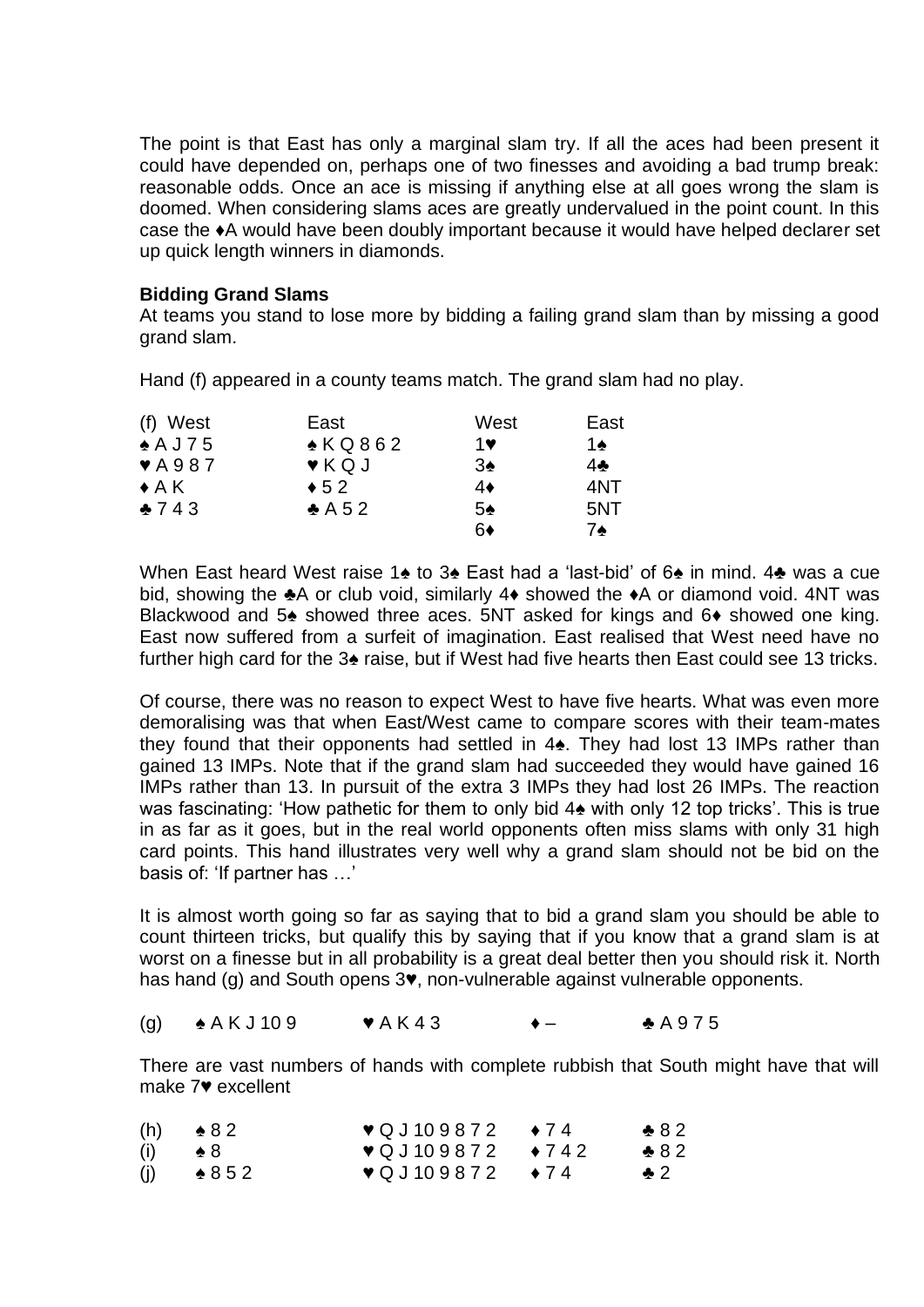With (h) South will need to set up a fifth spade to dispose of the club loser. South needs spades 4-2 or 3-3. Even if East has  $\triangle Q$  x x x x there will be a marked ruffing finesse: All this amounts to excellent odds.

With (i) South will need to ruff three diamonds in dummy: no problem.

With (i) South will need the spade finesse, or for East to have the  $\triangle Q$  singleton.

Of course, you are highly unlikely to be able to find out which of these hands South has, or indeed if South has a better hand with a useful side card like the ♠Q or the ♣K. You might as well immediately bid 7♥, knowing it cannot be worse than a finesse.

#### **Requirements for a Slam**

How many points do you need for a slam? Beginners' textbooks quote 33 or 34 for a small slam in no-trumps, and 37 for a grand slam in no-trumps. So how do you rate the contract in (a)?

| (a) West          | East                       | West East |  |
|-------------------|----------------------------|-----------|--|
| $\triangle$ KQJ   | $\triangle$ A 4 2          | 1NT 6NT   |  |
| $\sqrt{Q76}$      | $\blacktriangledown$ A K J |           |  |
| $\triangle K$ Q 5 | $\triangle$ A J 2          |           |  |
| $-1432$           | $\triangle$ K765           |           |  |

East/West have 34 points, but slam is awful, requiring North to have precisely ♣A Q doubleton. Let us try again. Suppose we turn the  $\bullet Q$  into the  $\bullet Q$  as in (b).

| (b) West                 | East                       |
|--------------------------|----------------------------|
| $\bullet$ KQJ            | $\triangle$ A 4 2          |
| $\blacktriangledown 876$ | $\blacktriangledown$ A K J |
| $\triangle K$ Q 5        | $\triangle$ A J 2          |
| $\triangle Q$ J 43       | $*$ K765                   |

This time you need the heart finesse and a 3-2 club break (or perhaps singleton ♣A). That is better but still not within the required odds. Let us persevere by turning a small heart into a small diamond, as in (c).

| (c) West                | East                       |
|-------------------------|----------------------------|
| $\triangle KQJ$         | $\triangle$ A 42           |
| $\blacktriangledown 87$ | $\blacktriangledown$ A K J |
| $\triangle$ KQ53        | $\triangle$ A J 2          |
| $\triangle Q$ J 43      | $*$ K765                   |
|                         |                            |

Now 6NT is excellent, requiring a 3-2 club break or the heart finesse.

We need to analyse how the hands have changed.

In transforming (a) into (b) we took out a minor honour card from a short suit and put it into a longer suit. High cards in your long suits help develop your length cards. High cards in your short suits have nothing to develop.

In transforming (b) into (c) we have given West more promising shape. 4-3-3-3 shape has less trick-taking potential than 4-4-3-2 shape. It is interesting to see how inexperienced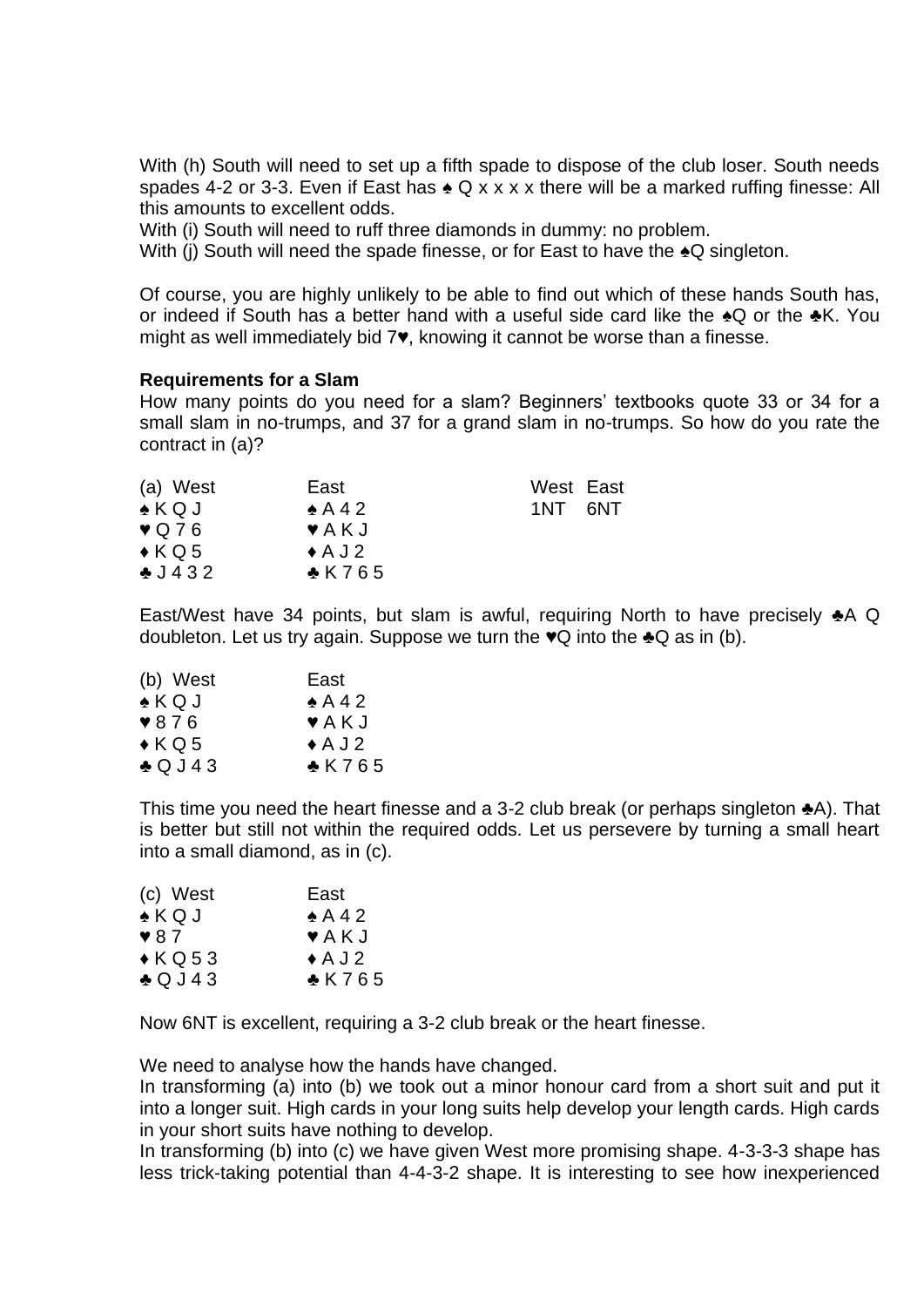players would compare the West hands in (a) and (c). Most would be happy about opening (a) with 1NT because 'Every suit is stopped and I have no weakness'. In fact (c) is by far the more promising hand.

Now compare hands (d) and (e)

| East                       |
|----------------------------|
| $\triangle$ A Q J          |
| $\blacktriangledown$ A Q J |
| $*876$                     |
| $\triangle$ AQJ10          |
|                            |
|                            |
| East                       |
| $\triangle$ A J 2          |
| $\blacktriangledown$ A J 2 |
| $*$ A76                    |
|                            |

6NT is an excellent contract with (d), requiring just one of two major suit finesses. Again it is a poor contract with (e) because you will struggle to avoid a loser in each major suit even if North has both major suit kings.

 The point is that in (d) the major suit honours are in the same hands and back each other up well. In (e) they are split between the hands. Note again that the inexperienced West player might prefer to open 1NT with (e) but (d) is the better hand. Isolated and unsupported honours often don't pull their weight.

From these examples you can see that to bid no-trump slams based on the point count and nothing else is not a good idea. You need judgement

Let us return to (a).

| (a) West              | East                       | West East    |
|-----------------------|----------------------------|--------------|
| $\triangle$ KQJ       | $\triangle$ A 4 2          | 4NT<br>1NT - |
| $\triangledown$ Q 7 6 | $\blacktriangledown$ A K J | Pass         |
| $\triangle KQ5$       | $\triangle$ A J 2          |              |
| $\triangle$ J 432     | $\triangle$ K765           |              |

This would have been a better sequence. East has 20 points, but the worst possible shape, only one honour in the only four-card suit, and no intermediate tens and nines. West has 14 points, seemingly a maximum but with the same defects as East. Additionally West has too many unsupported honours (the ♥Q and ♣J) and it seems all too likely that a holding like  $\triangle K$  Q J will be opposite a trebleton  $\triangle A$  x x (remember partner didn't use Stayman), leaving the ♠J a useless card.

## **Playing Strength and Control Cards**

We start by looking at two hands where West and East each have 14 high card points. The distribution is the same, but in (f) a grand slam is excellent, while in (g) you would not want to commit yourself to playing above 3NT.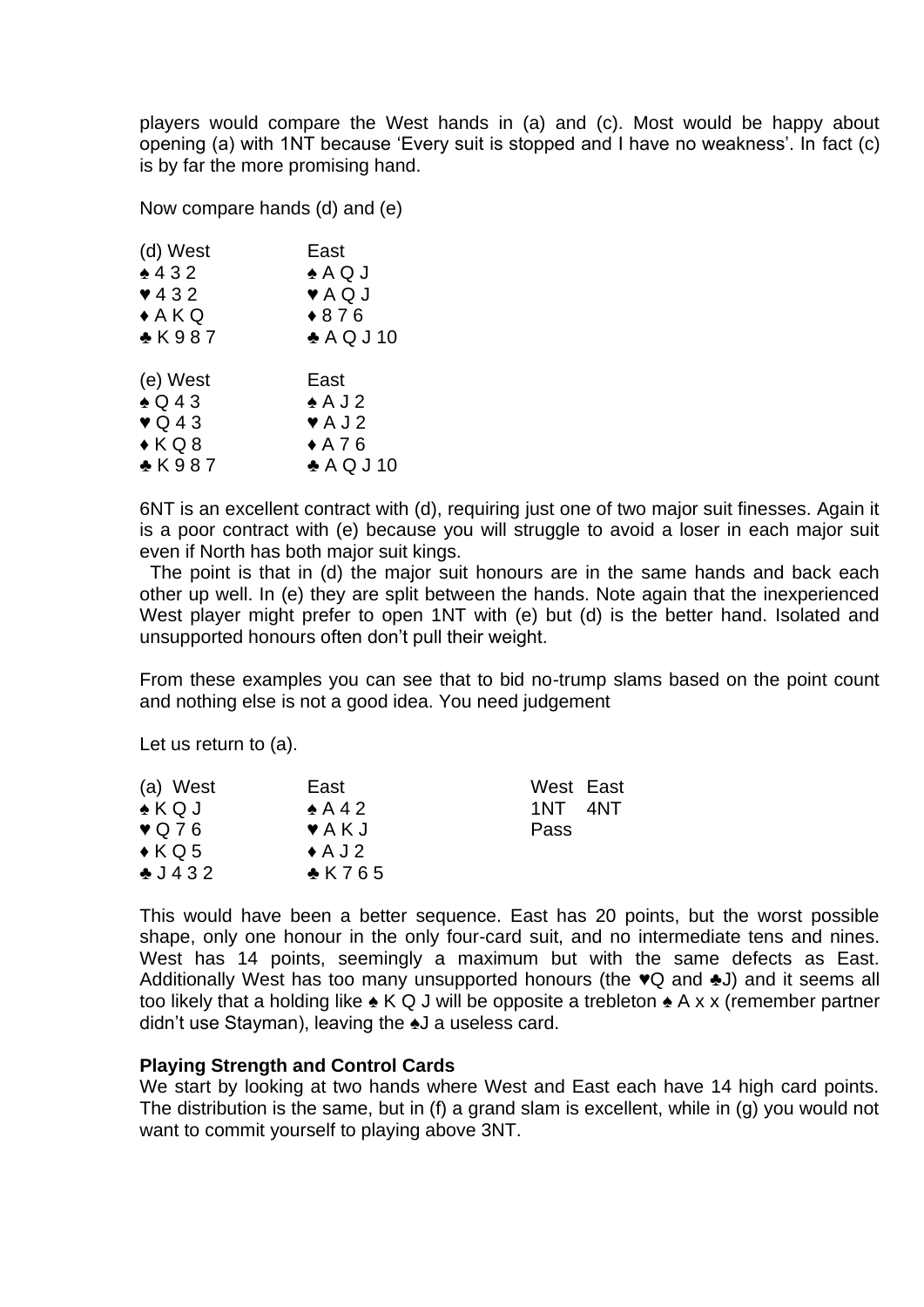| (f) West                 | East                     | West East |     |
|--------------------------|--------------------------|-----------|-----|
| $*765$                   | $\triangle$ A 4 2        | 1品        | 1♦  |
| $\blacktriangledown$ A 4 | $\blacktriangledown 852$ | 3♣        | 40  |
| $\triangle$ A 8          | $\triangle K$ QJ109      | 4♦        | 4▲  |
| $A$ Q 10976              | $\clubsuit$ K J          | 5         | 5NT |
|                          |                          | ଳୁ        | 74  |

West has only 14 high card points but with excellent clubs and aces West is well worth 3♣. 4♣ is forcing and a clear slam try. 4♦, 4♠ and 5♥ are cue bids. East can now see the potential for 13 tricks: 2 major suit aces, 5 diamonds and 6 clubs. East bids the grand slam force, asking West to show top trump honours. 6♥ shows two of the top three and East bids the excellent 7♣. East considers 7NT, but decides to pass 7♣ in case West's heart control is a void.

It is important to understand the ingredients that make this grand slam so good: aces in the major suits and playing strength (long solid suits) in the minor suits.

| $(g)$ West        | East                       | West East            |
|-------------------|----------------------------|----------------------|
| $\triangle$ A K 5 | $\triangle Q$ J 2          | 1♦<br>1 $\clubsuit$  |
| $\vee$ Q 6        | $\blacktriangledown$ A J 2 | 3NT<br>$2$ $\bullet$ |
| $\triangle$ 83    | $\triangle$ K7642          |                      |
| A J6543           | $\bullet$ K 2              |                      |

In (g) West rightly rebids only 2♣. The clubs are weaker and isolated honours like the ♥Q do not give the hand the same trick taking potential. With no source of tricks East is not tempted to take the bidding beyond the obvious game contract.

The secret of bidding good suit slams is less counting points and more the ability to diagnose fitting cards in bidding. Compare hands (h) and (i).

| (h) West                     | East                     | West East  |               |
|------------------------------|--------------------------|------------|---------------|
| $*$ AQ753                    | $\triangle$ KJ6          | 1∌         | $2\bullet$    |
| $\blacktriangledown$ A J 542 | $\blacktriangledown$ KQ3 | $2\bullet$ | 3♣            |
| $\bullet$ 7                  | $*AK65$                  | 3♥         | $3\spadesuit$ |
| $*72$                        | $\triangle$ A43          | 4♥         | 5NT           |
|                              |                          | ଳୁ         | 7▲            |

East's 3♣ bid is the fourth suit: artificial and game forcing. West's 3♥ confirms 5-5 in the major suits. East initially gives preference to 3♠ and West cue bids the ♥A with 4♥.

 East's cards fit West's shape perfectly. West has only three minor suit cards, which will be covered by East's ♦A K and ♣A. East also has four wonderful honour cards in the major suits. 5NT is the grand slam force and 6♥ shows two of the top three trump honours. East can now count 13 tricks unless hearts break 4-1, and even then a dummy reverse might save the day.